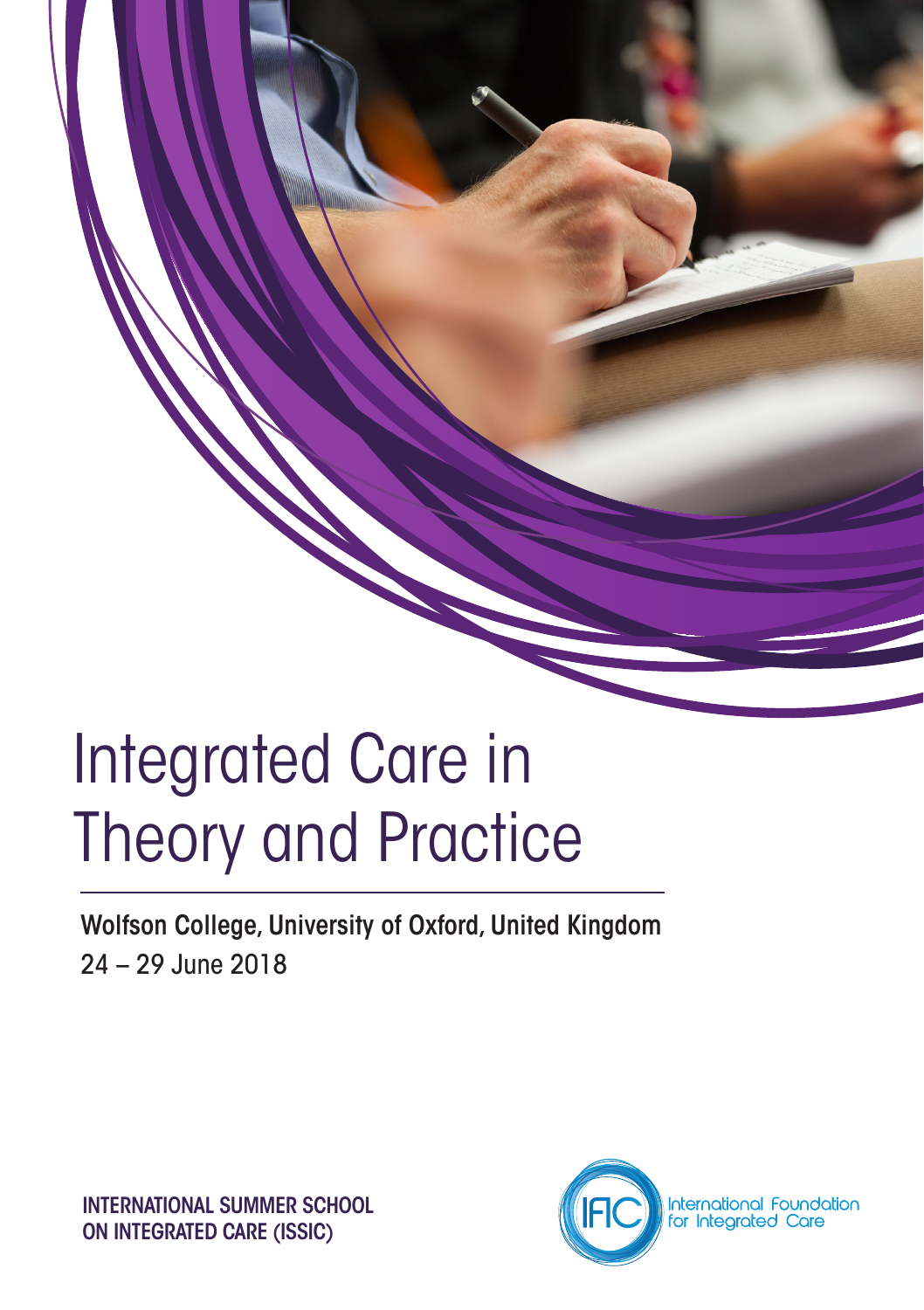Integrated care is gradually moving out of its niche and into the focus of decision makers, clinicians and managers around the world. This has also spiked interest in how theories, concepts and components of integrated care can be operationalized and successfully implemented in practice. And while there is now sufficient evidence available to support the introduction of integrated care in principle, still many question marks remain around the contextualization and evaluation of such initiatives. In addition, the move from disease-focused to population management approaches including active participation of patients and communities further adds to the complexities. While a lot of efforts are put into the technicalities of integrated care, building the competencies necessary to work in and manage an integrated environment are often neglected.

This summer school, part of IFIC's Integrated Care Academy© programme, will provide a week of intensive training on the theory and practice of integrated care. It is aimed at health and social care professionals, clinicians, researchers and managers who want to strengthen their understanding of integrated care, get a comprehensive overview of the state of the art in theory and practice, and hone their competencies in analyzing, designing, evaluating and practicing integrated care.

The course has been developed for those who are tasked with designing, implementing, leading and/or managing integrated care and want to learn more about the tools and instruments which are available to them with evidence from around the world.

By using a broad mix of teaching methods, including multi-disciplinary group work, case analyses, and scientific writing, the course will build and reinforce the competencies of participants. Presentations and discussions with lecturers will be complemented throughout the week with work on international case studies and team-based tasks including case scenarios reflecting the different phases of a change management strategy. This project work will provide participants with the opportunity to demonstrate how they would address the challenges of integrated care in practice and how they would relate the principles discussed to their own context. A field trip to facilities implementing integrated care in practice will round off the experience.

The International Summer School on Integrated Care is designed as a stand-alone education and training course and is eligible for Continuous Professional Development (CPD) or Continuous Medical Education (CME) credits for professionals and managers.

### Key Learning Objectives

- To provide a comprehensive overview of the principles, models and building blocks of integrated care
- To highlight the economic, organizational, technological and cultural aspects, which have to be taken into account when designing and implementing integrated care
- To understand and identify challenges on different levels (patient to system; horizontal and vertical; local to international)
- To illustrate pitfalls, lessons learned and success stories of integrated care initiatives by discussing cases around the world and learn to contextualize them
- To understand, interpret and use the results of (cost-)effectiveness studies
- To facilitate the development of an international community of practice on integration amongst participants and share knowledge and experiences from around the world
- To produce solutions to previously identified problems by tapping the professional and systemic backgrounds of the international participants and faculty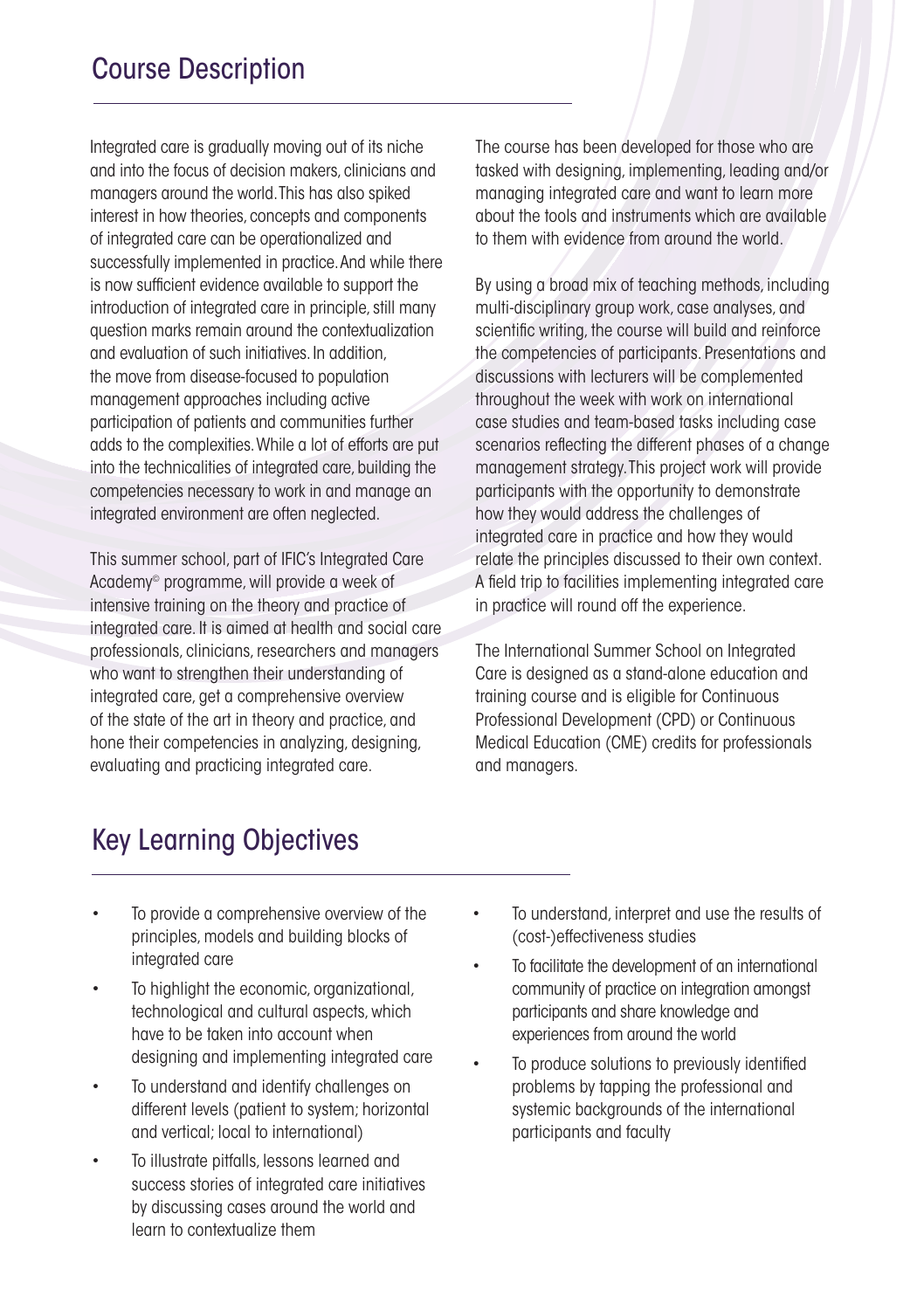### **Syllabus**

The course will provide presentations, cases and discussions around the following topics:

- Building blocks of integrated care: meeting population needs
- People-centred care: definition, concepts and tools
- Creating an environment for change: policy making for integrated care
- Competencies for integrated care
- Leading, managing and motivating people for change
- Designing incentives and financial structures to support integrated care implementation
- Making sense of data and technology: the intricacies of information sharing and technological support for integrated care
- Monitoring and evaluating integrated care initiatives: creating a learning environment

The course is composed of lectures, case studies, group discussions and presentations and is designed to promote interaction among the participants and lecturers. A site visit will complement the learning experience, and a cultural programme will foster informal networking, taking in the unique and inspiring atmosphere of the City of Oxford.

## **Faculty**

The faculty consists of international experts who provide first hand insights into their respective fields, basing their presentations on scientific and professional experiences.

- Dr Nick Goodwin, CEO, International Foundation for Integrated Care
- Dr Viktoria Stein (course director), Head of the Integrated Care Academy©, International Foundation for Integrated Care

International guest speakers will be invited to join the faculty to support the delivery of the syllabus.

**N** The Summer School provided a fantastic opportunity to learn the building blocks required for integrating care in an atmosphere that was supportive and engaging. I would highly recommend the Summer School. Grace Turner, HSF